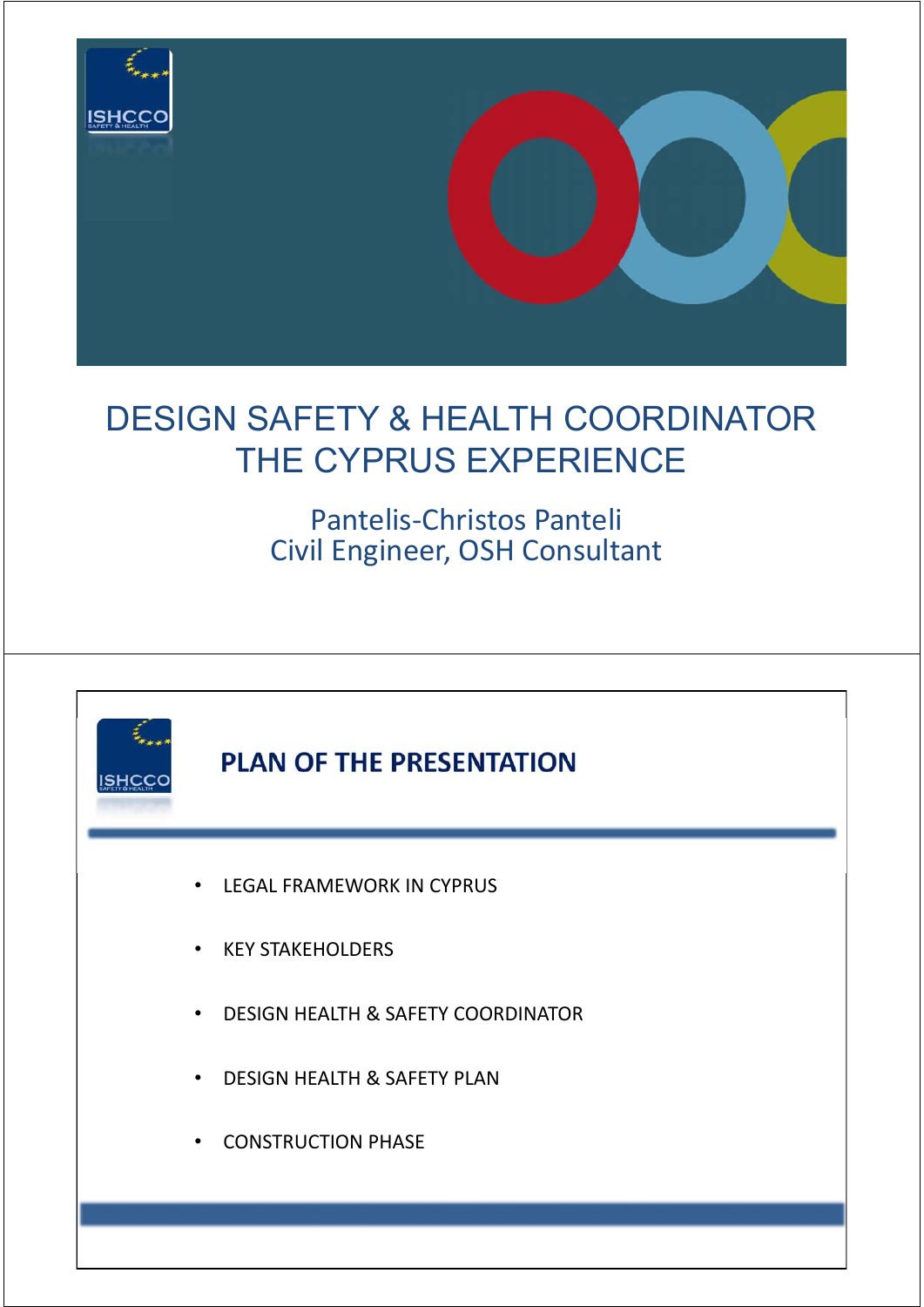

## **LEGAL FRAMEWORK IN CYPRUS**

R.A.A 410/2015

- HARMONISED WITH EUROPEAN DIRECTIVE 89/391/EEC
- INVOLVES THE PRINCIPLES OF PREVENTION AT ALL STAGES OF A PROJECT
- ALL STAKEHOLDERS ARE RESPONSIBLE ON H&S ISSUES
- IMPOSES THE APPOINTMENT OF H&S COORDINATORS OF THE DESIGN AND CONSTRUCTION STAGE
- SETS AS MAIN PREVENTIVE TOOL THE DEVELOPMENT AND IMPLEMENTATION OF THE PROJECTS HEALTH & SAFETY PLAN

| <b>LEGAL</b>     | KEY                 | <b>DESIGN H&amp;S</b> | <b>DESIGN H&amp;S</b> | <b>CONSTRUCTION</b> |  |
|------------------|---------------------|-----------------------|-----------------------|---------------------|--|
| <b>FRAMEWORK</b> | <b>STAKEHOLDERS</b> | <b>COORDINATOR</b>    | PLAN                  | <b>PHASE</b>        |  |

| ISHCCO                              |                                                                                                                                                                              | <b>KEY STAKEHOLDERS</b><br>>WHO ARE THEY    |                                      |                                     |
|-------------------------------------|------------------------------------------------------------------------------------------------------------------------------------------------------------------------------|---------------------------------------------|--------------------------------------|-------------------------------------|
| $\bullet$<br>$\bullet$<br>$\bullet$ | THE CLIENT<br>THE DESIGN TEAM (INCLUDING THE DESIGN HEALTH AND SAFETY<br>COORDINATOR)<br>THE CONTRACTOR (INCLUDING THE CONSTRUCTION HEALTH AND<br><b>SAFETY COORDINATOR)</b> |                                             |                                      |                                     |
| LEGAL<br><b>FRAMEWORK</b>           | $\blacktriangledown$<br><b>KEY</b><br><b>STAKEHOLDERS</b>                                                                                                                    | <b>DESIGN H&amp;S</b><br><b>COORDINATOR</b> | <b>DESIGN H&amp;S</b><br><b>PLAN</b> | <b>CONSTRUCTION</b><br><b>PHASE</b> |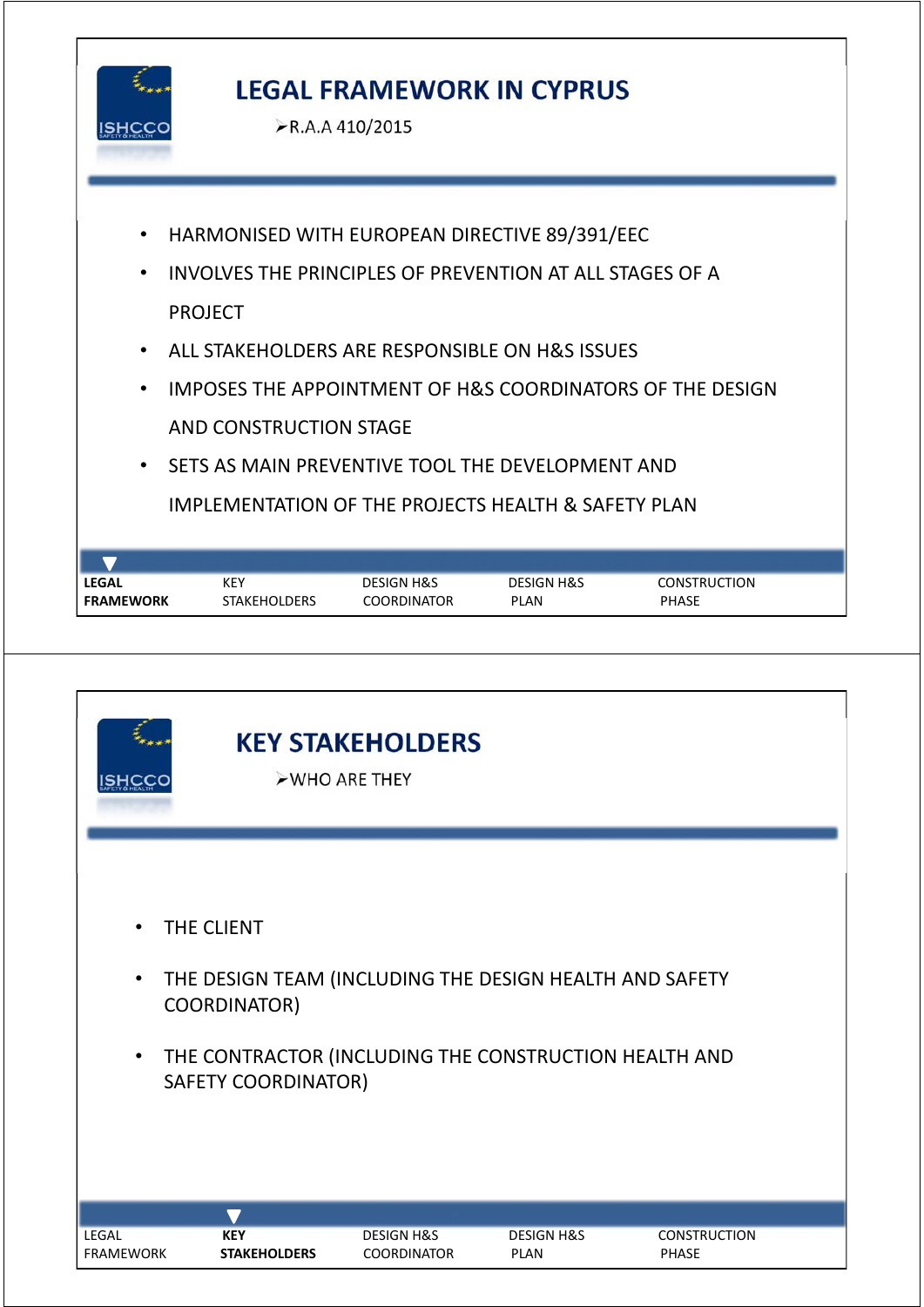

#### **KEY STAKEHOLDERS**

ACTIONS FOR PREVENTION

| <b>CLIENT</b>                                                                                                                                                                                                                                                              | <b>DESIGN</b><br><b>TEAM</b>                                                                                                                                                                                                                                                                                                                                                                         | <b>CONTRACTOR</b>                                                                                                                                                                                                                                                                                               |
|----------------------------------------------------------------------------------------------------------------------------------------------------------------------------------------------------------------------------------------------------------------------------|------------------------------------------------------------------------------------------------------------------------------------------------------------------------------------------------------------------------------------------------------------------------------------------------------------------------------------------------------------------------------------------------------|-----------------------------------------------------------------------------------------------------------------------------------------------------------------------------------------------------------------------------------------------------------------------------------------------------------------|
| <b>Defines Project</b><br>requirements.<br>Ensures the appointment of<br>competent Designers and<br>Contractor.<br>• Ensures the appointment of<br>competent H&S<br>Coordinators.<br><b>Ensures that the Contractor</b><br>and the Design team have<br>adequate resources. | Advice Client of his/ her<br>$\bullet$<br>responsibilities.<br>Identifies, during the<br>$\bullet$<br>design, potential risks and<br>reduce/ eliminate them.<br>Advices/ guides the<br>$\bullet$<br>Contractor (H&S plan of<br>the design phase, site<br>visits, meetings etc).<br>Prepares the H&S File to<br>$\bullet$<br>advice/ guide the Client.<br><b>INFORMATION / ACTIONS FOR PREVENTION</b> | Cooperates with the<br>Design Team.<br>Appoints a H&S<br>coordinator at the<br>construction and provides<br>him with adequate<br>resources and authority.<br>Prepares and implements<br>$\bullet$<br>the H&S plan based on<br>the design requirements.<br>Provides information to<br>$\bullet$<br>the H&S File. |
|                                                                                                                                                                                                                                                                            |                                                                                                                                                                                                                                                                                                                                                                                                      |                                                                                                                                                                                                                                                                                                                 |
| LEGAL<br><b>KEY</b><br><b>FRAMEWORK</b><br><b>STAKEHOLDERS</b>                                                                                                                                                                                                             | <b>DESIGN H&amp;S</b><br><b>DESIGN H&amp;S</b><br><b>COORDINATOR</b><br><b>PLAN</b>                                                                                                                                                                                                                                                                                                                  | <b>CONSTRUCTION</b><br><b>PHASE</b>                                                                                                                                                                                                                                                                             |

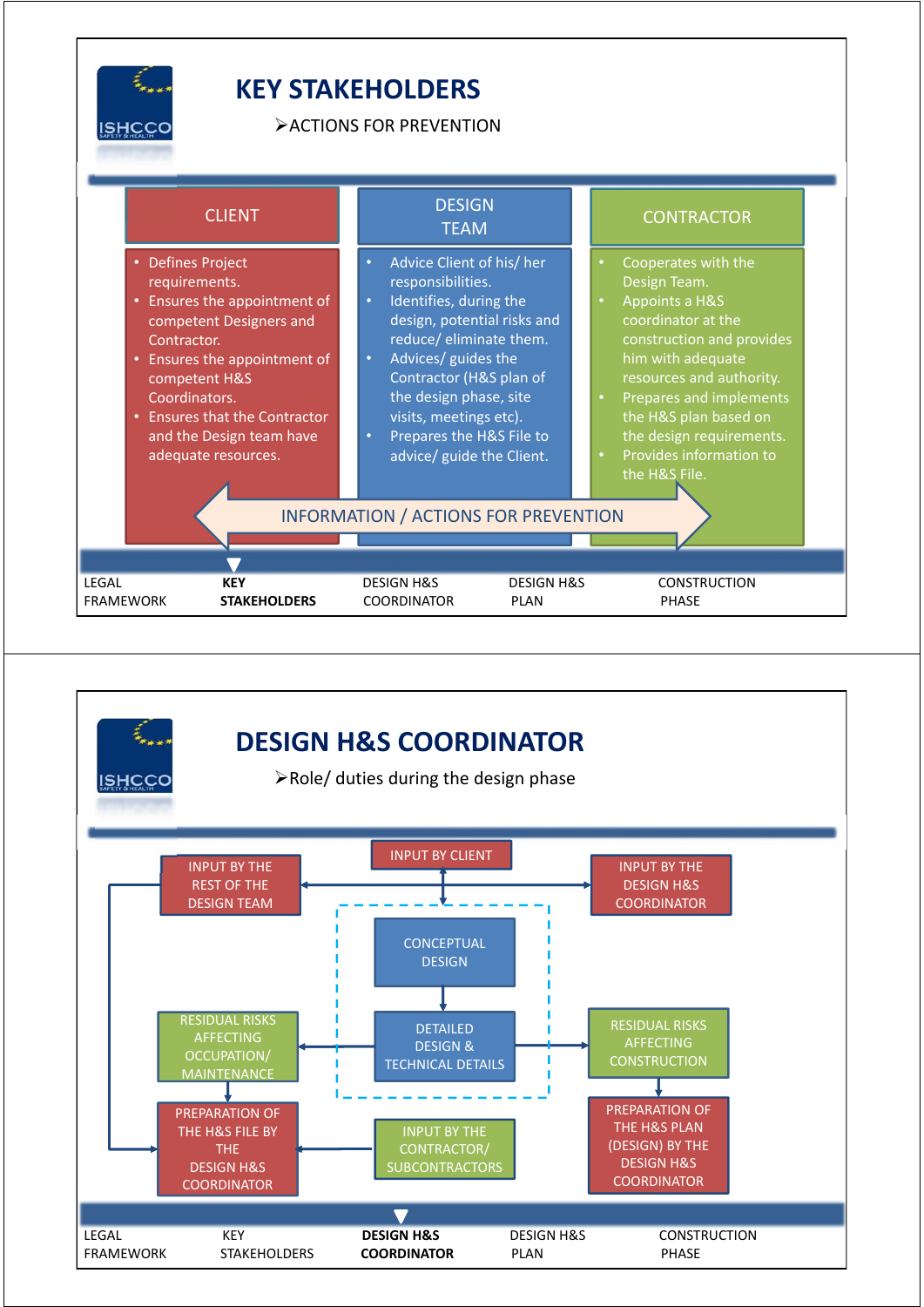

## **DESIGN H&S COORDINATOR**

 $\blacktriangleright$  Role/ duties during construction phase



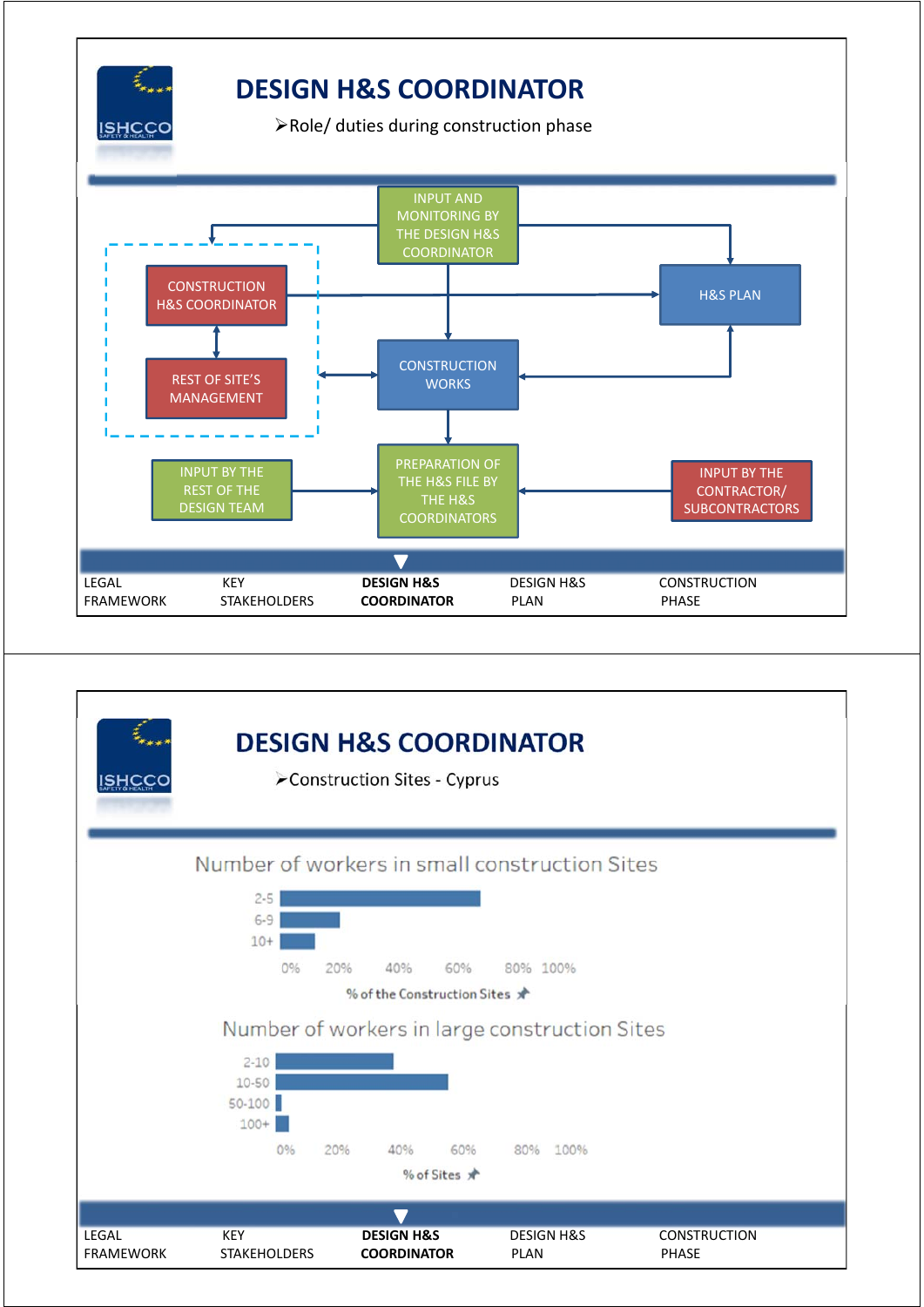

## **DESIGN H&S COORDINATOR**

Who is the Design H&S Coordinator ‐ Cyprus

|                                  |                                   | Who is the Design H&S coordinator?          |                                               |                                     |  |  |
|----------------------------------|-----------------------------------|---------------------------------------------|-----------------------------------------------|-------------------------------------|--|--|
|                                  |                                   | H&S<br>Professional                         | <b>Member of</b><br>the Design<br><b>Team</b> | Hasn't been<br>assigned             |  |  |
|                                  | <b>Small-sized Sites</b>          | 18.4%                                       | 79.6%                                         | 2%                                  |  |  |
|                                  | Large-sized Sites                 | 48.8%                                       | 51.2%                                         | 0%                                  |  |  |
|                                  |                                   |                                             |                                               |                                     |  |  |
|                                  |                                   |                                             |                                               |                                     |  |  |
| <b>LEGAL</b><br><b>FRAMEWORK</b> | <b>KEY</b><br><b>STAKEHOLDERS</b> | <b>DESIGN H&amp;S</b><br><b>COORDINATOR</b> | <b>DESIGN H&amp;S</b><br><b>PLAN</b>          | <b>CONSTRUCTION</b><br><b>PHASE</b> |  |  |

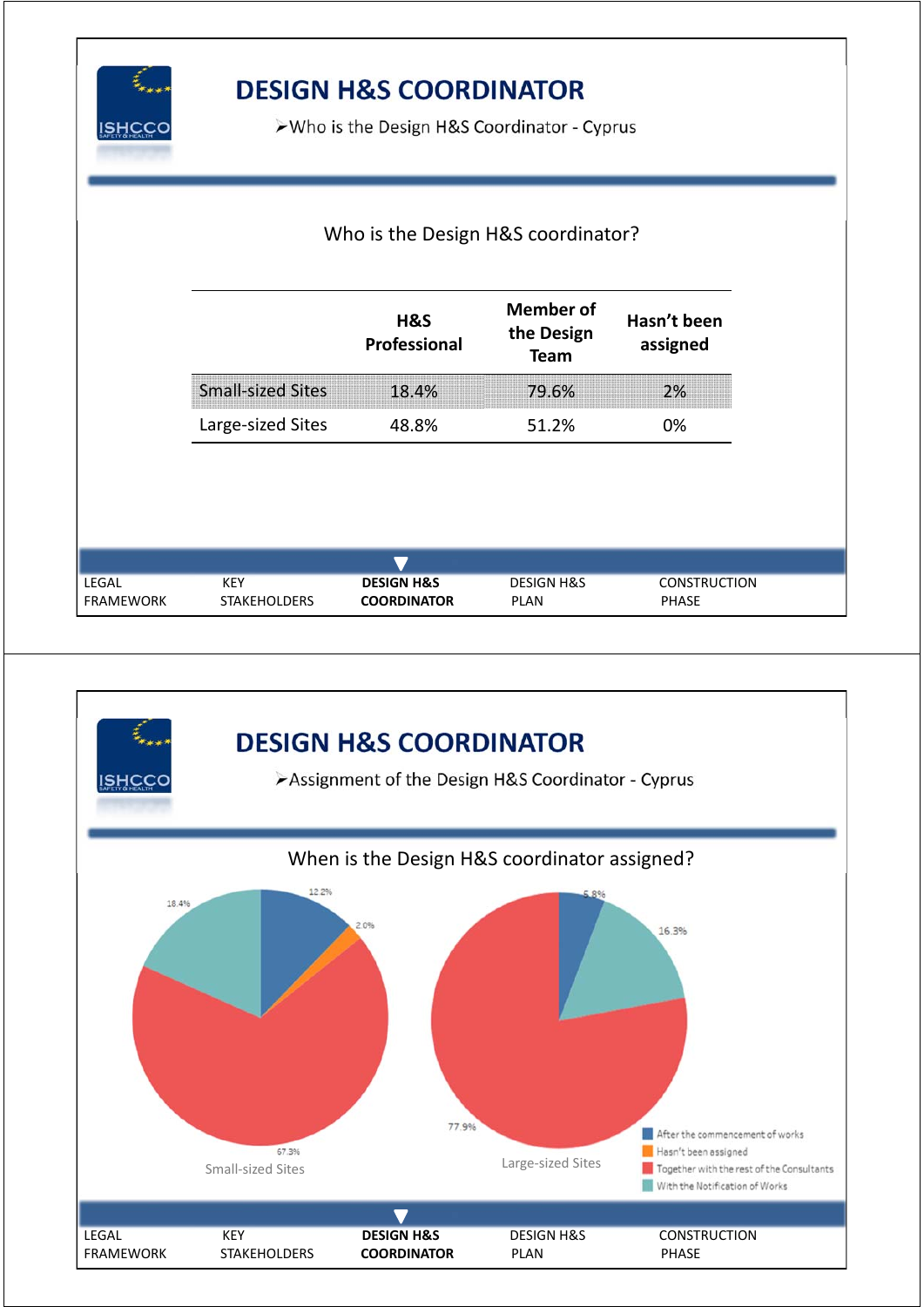

## **DESIGN H&S COORDINATOR**

Problems ‐ Cyprus



| <b>ISHCCC</b> |                                      | <b>DESIGN H&amp;S PLAN</b><br>>Small-Sized Sites - Cyprus |                       |            |                     |
|---------------|--------------------------------------|-----------------------------------------------------------|-----------------------|------------|---------------------|
|               |                                      |                                                           |                       |            |                     |
|               |                                      |                                                           |                       | <b>YES</b> | <b>NO</b>           |
|               | Has a Design H&S plan been prepared? |                                                           |                       | 83.7%      | 16.3%               |
| documents?    |                                      | The Design H&S Plan has been incorporated in the tender   |                       | 55.3%      | 44.7%               |
|               | Project's Contract?                  | The Design H&S Plan has been incorporated in the          |                       | 69.6%      | 30.4%               |
| competent?    |                                      | The person who prepared the Design H&S Plan is            |                       | 95.9%      | 4.1%                |
|               |                                      |                                                           |                       |            |                     |
| LEGAL         | <b>KEY</b>                           | <b>DESIGN H&amp;S</b>                                     | <b>DESIGN H&amp;S</b> |            | <b>CONSTRUCTION</b> |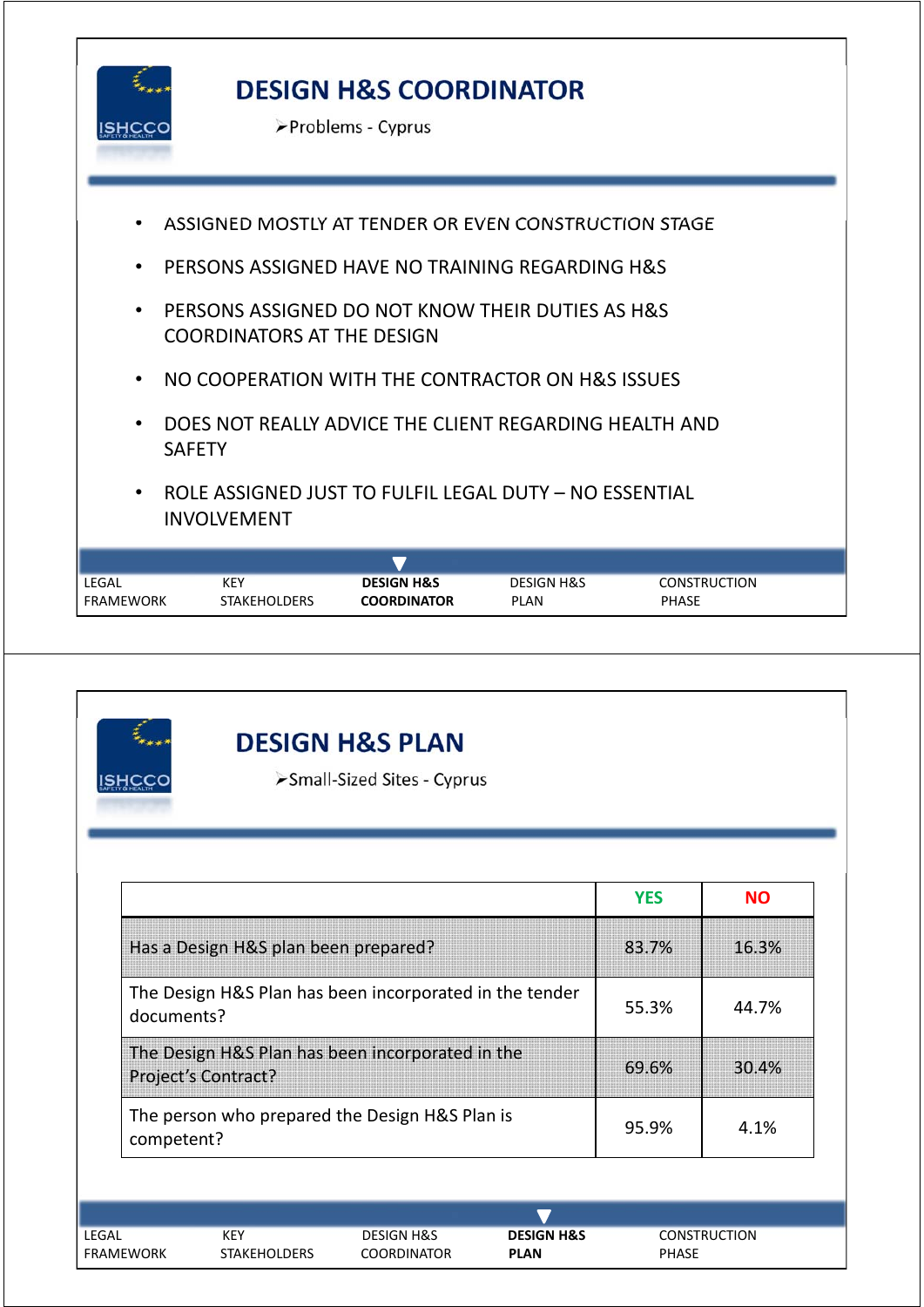

#### **DESIGN H&S PLAN**

Large‐sized Sites ‐ Cyprus

|                                                                       |                                                                         |                                                                                                            |       | <b>YES</b>   | <b>NO</b>           |
|-----------------------------------------------------------------------|-------------------------------------------------------------------------|------------------------------------------------------------------------------------------------------------|-------|--------------|---------------------|
|                                                                       | Has a Design H&S plan been prepared?                                    |                                                                                                            |       | 93.1%        | 6.9%                |
| The Design H&S Plan has been incorporated in the tender<br>documents? |                                                                         |                                                                                                            |       | 67.9%        | 32.1%               |
|                                                                       | The Design H&S Plan has been incorporated in the<br>Project's Contract? |                                                                                                            | 81.0% | 19.0%        |                     |
| The person who prepared the Design H&S Plan is<br>competent?          |                                                                         |                                                                                                            |       | 97.8%        | 2.2%                |
|                                                                       |                                                                         |                                                                                                            |       |              |                     |
| LEGAL<br><b>FRAMEWORK</b>                                             | <b>KEY</b>                                                              | <b>DESIGN H&amp;S</b><br><b>DESIGN H&amp;S</b><br><b>COORDINATOR</b><br><b>STAKEHOLDERS</b><br><b>PLAN</b> |       | <b>PHASE</b> | <b>CONSTRUCTION</b> |



#### **CONSTRUCTION PHASE**

Comparison of Small and Large sized Sites

|                                                                                  |                                            |                                                    | <b>Small-sized Sites</b>             |                | <b>Large-Sized Sites</b>            |           |
|----------------------------------------------------------------------------------|--------------------------------------------|----------------------------------------------------|--------------------------------------|----------------|-------------------------------------|-----------|
|                                                                                  |                                            |                                                    | <b>YES</b>                           | <b>NO</b>      | <b>YES</b>                          | <b>NO</b> |
|                                                                                  | Construction H&S Plan has been available?  |                                                    | 77.6%                                | 22.4%          | 86.2%                               | 13.8%     |
|                                                                                  | Revision of the H&S Plan during works?     |                                                    | 42.9%                                | 57.1%          | 70.6%                               | 29.4%     |
| Regular Site meetings regarding Health and Safety?                               |                                            |                                                    | 51%                                  | 49%            | 69%                                 | 31%       |
| Regular meetings between the Construction H&S<br>coordinator and the Design Team |                                            | 40.8%                                              | 59.2%                                | 77.9%          | 22.1%                               |           |
|                                                                                  | implemented during the Construction phase? | Is a procedure for the preparation of the H&S File | 45.8%                                | 54.2%<br>54.7% |                                     | 45.3%     |
|                                                                                  |                                            |                                                    |                                      |                |                                     |           |
|                                                                                  |                                            |                                                    |                                      |                |                                     |           |
| LEGAL<br><b>FRAMEWORK</b>                                                        | <b>KEY</b><br><b>STAKEHOLDERS</b>          | <b>DESIGN H&amp;S</b><br><b>COORDINATOR</b>        | <b>DESIGN H&amp;S</b><br><b>PLAN</b> |                | <b>CONSTRUCTION</b><br><b>PHASE</b> |           |